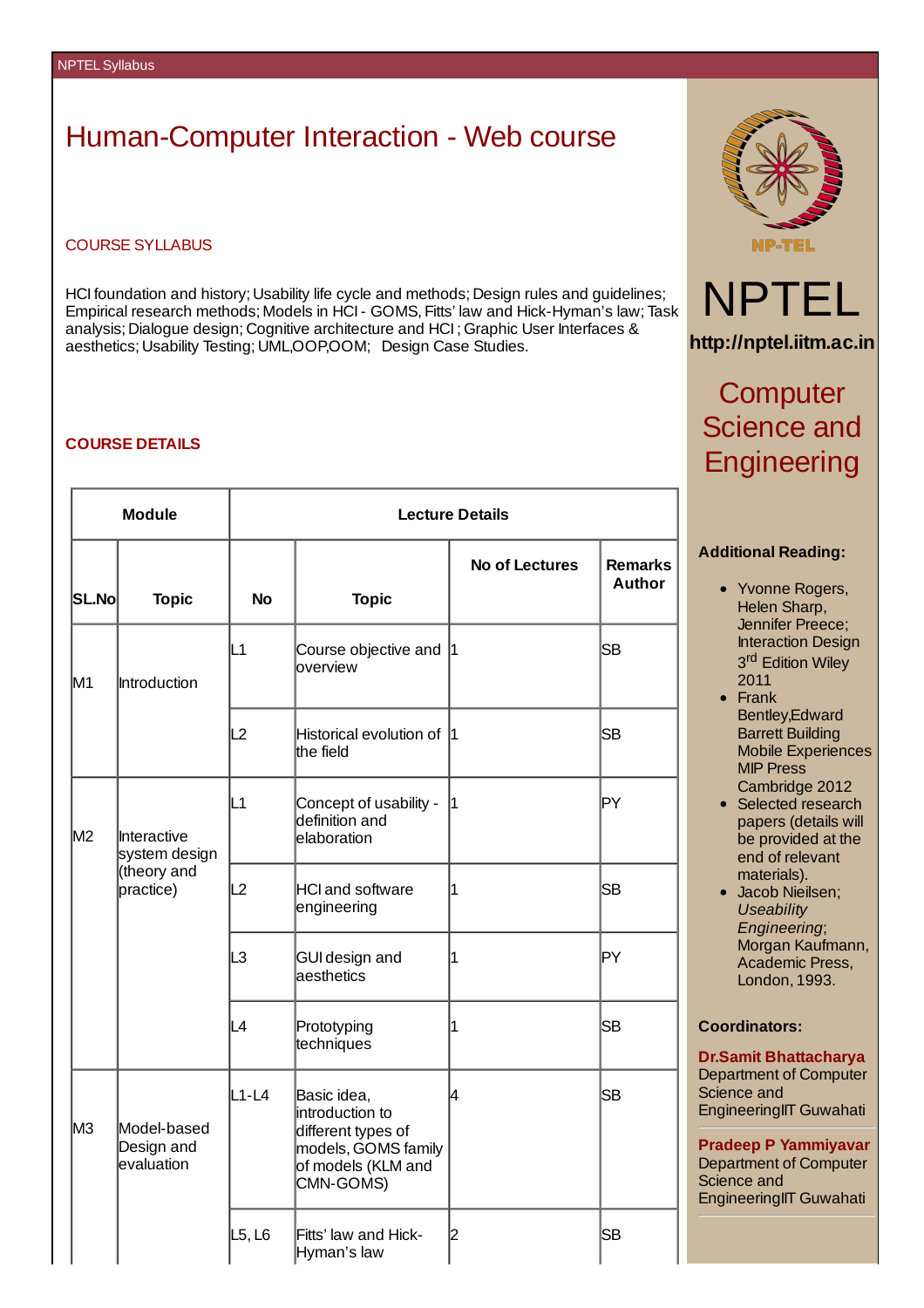|                |                                          | L7, L8    | Model-based design<br>lcase studies                                                              | 2 | SВ  |
|----------------|------------------------------------------|-----------|--------------------------------------------------------------------------------------------------|---|-----|
| M4             | Guidelines in<br> HCI                    | L1        | Shneiderman's eight<br>golden rules                                                              | 1 | PΥ  |
|                |                                          | L2        | Norman's seven <br>principles                                                                    | 2 | ∣PY |
|                |                                          | L3        | Norman's model of<br>linteraction                                                                |   |     |
|                |                                          | L4        | Nielsen's ten<br>heuristics with<br>example of its use                                           | 2 | PΥ  |
|                |                                          | L5        | Heuristic evaluation                                                                             |   |     |
|                |                                          | IL6       | Contextual inquiry                                                                               | 1 | ļΡY |
|                |                                          | IL7       | Cognitive walkthrough <sup>1</sup>                                                               |   | PΥ  |
| M <sub>5</sub> | Empirical<br>lresearch<br>methods in HCI | L1, L2    | Introduction<br>(motivation, issues,<br>research question<br>formulation<br>techniques)          | 2 | SВ  |
|                |                                          | L3, L4    | Experiment design<br>and data analysis<br>(with explanation of<br>one-way ANOVA)                 | 2 | SB  |
| M6             | Task modeling<br>and analysis            | L1        | Hierarchical task<br>analysis (HTA)                                                              | 1 | PΥ  |
|                |                                          | L2, L3    | Engineering task<br>models and Concur<br>Task Tree (CTT)                                         | 2 | SB  |
| M7             | Dialog Design                            | L1        | Introduction to<br>formalism in dialog<br>design, design using<br>FSM (finite state<br>machines) | 1 | SB  |
|                |                                          | $L2 - L4$ | State charts and<br>(classical) Petri Nets<br>in dialog design                                   | 3 | SB  |
| M8             | Cognitive<br>architecture                | L1        | Introduction to CA, CA 1<br>types, relevance of<br>CA in IS design                               |   | SB  |
|                |                                          |           |                                                                                                  |   |     |